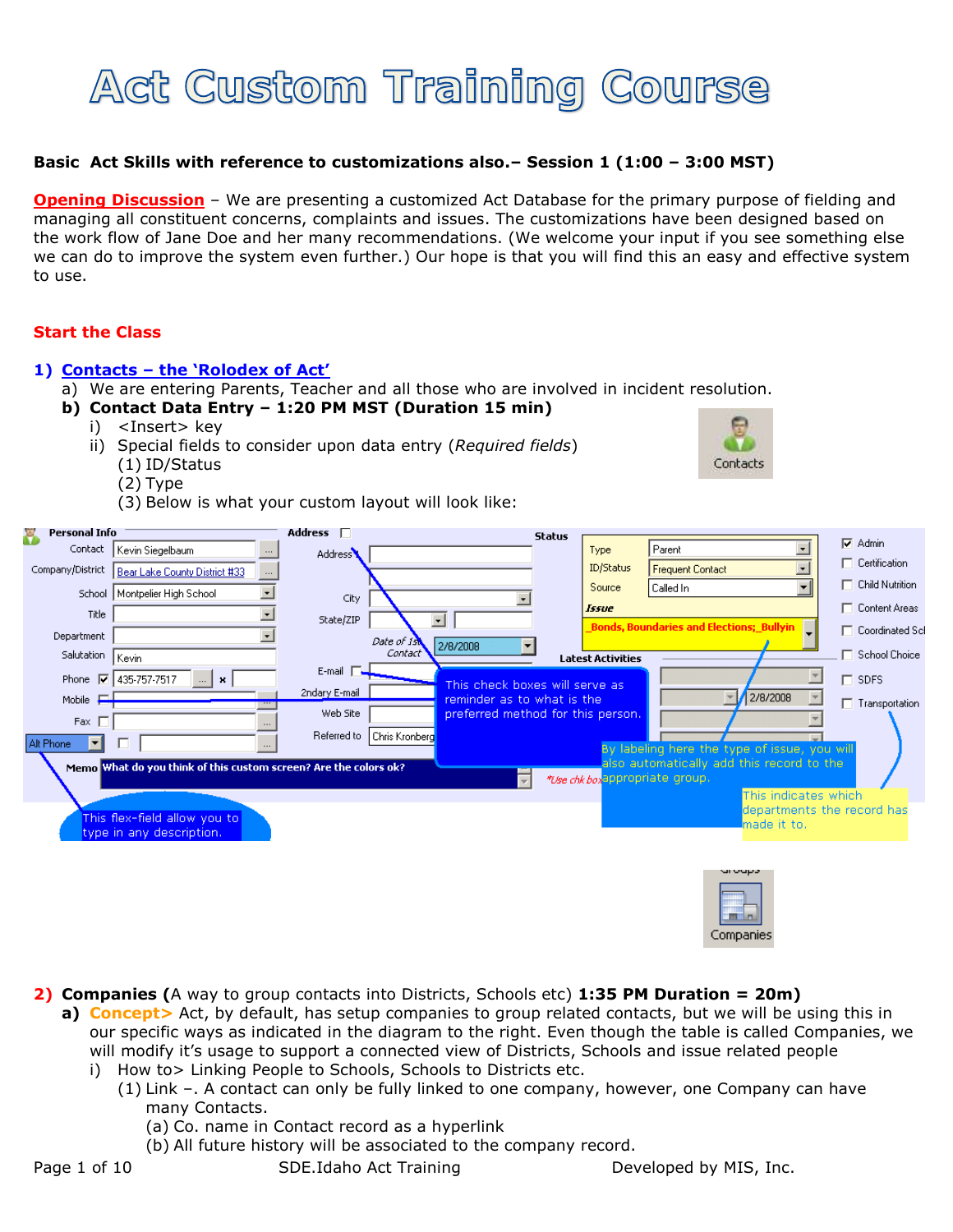- (c) Linked fields between Co. & Contact are updated
- (2) Explain and **Demonstrate** that the Company Table is above the Contact table (as in 1 to many)
- (3) **Lesson>** Have them add a sample Parent to an existing Company
	- (a) Point out how the School is subordinate to the District.
	- (b) Why Company.Company Field **<>** Contact.Company.Field
- (4) Divisions> Demonstrate this in hierarchal view
- **(5)Show Company List view with and without Divisions**



- i) Brenda will be centrally adding Districts/School for everyone
- ii) Please email her with requests to update this table

# **c) Linking Contacts to Companies**

- i) When you are working with a Constituent.contact, you can fill out the fill out the Company/District field. (You don't have to link to Company Table if Company.Company not present)
- ii) If you wish to link it to an existing District etc, click the ellipse field and browse for it. {See diagram #4 for details}
- iii) If it is missing, then make the email request to Brenda.
- d) Reselecting a Company Link
	- i) If you linked to the wrong record (i.e. District) you can click the ellipse again and select another choice.

# **e) Company Lookup of Districts, Schools or Vendor Start 1:55 PM Duration 15 min**

i) **Concept>** You can't use the standard Contact Lookup menu for looking up Company Table info. Even though the Contact Record has a Company field, it is not same as the Company field on the Company Table. (See Diagram#3)





्र" Relationships Company Table CompanyName |Contact| Table þо **Address** City <sup>l</sup>Contact Region PostalCode Company Country Phone |Fax Freight ShipName ShinAddress ShipCity ShipRegion ShipPostalCode ShipCountry 3) Illustration of 1-to-Many relationship of Company table to Contacts table.